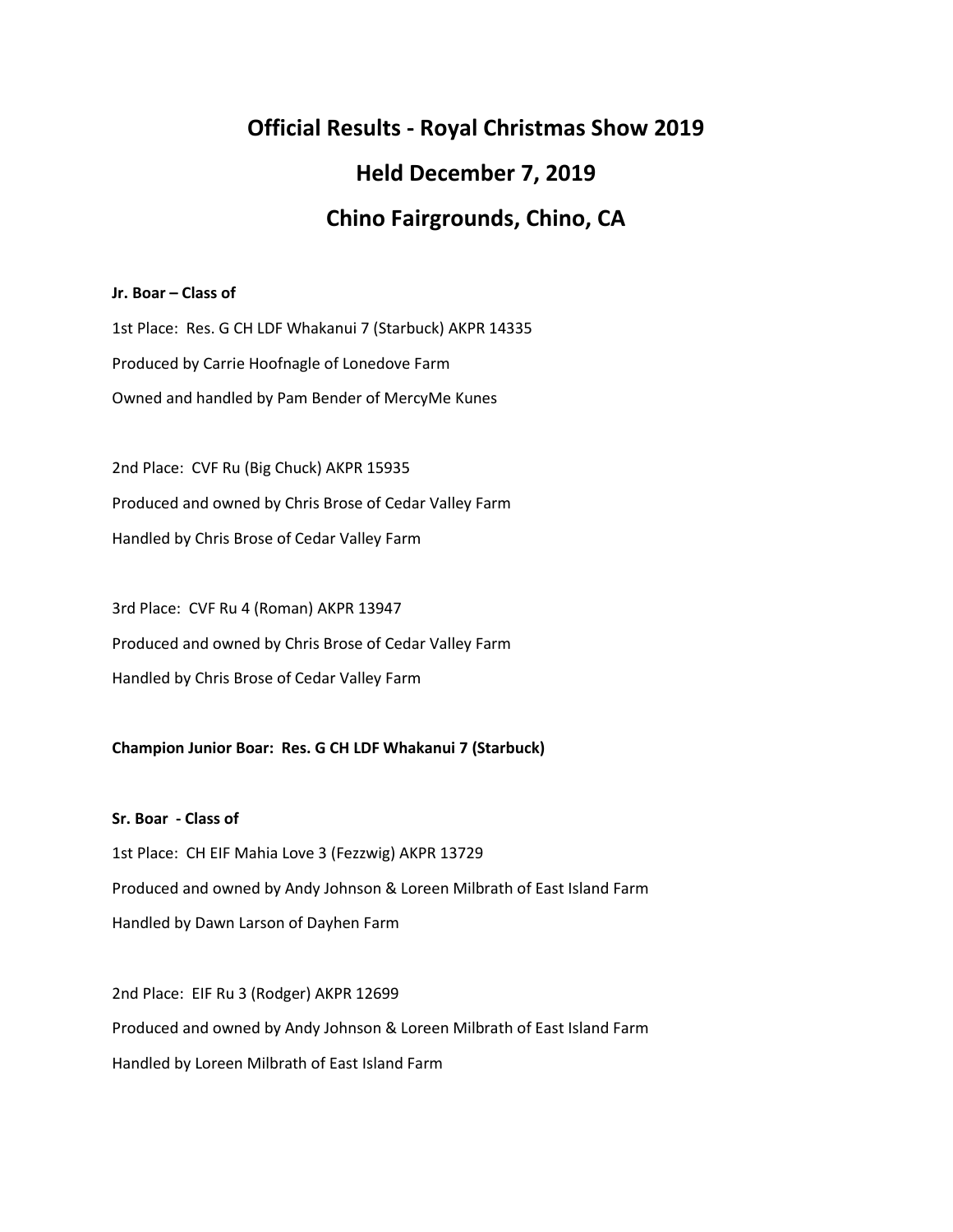3rd Place: Bohemian Homestead Mahia Love 3 (Archie) AKPR 14282 Produced by Robin Melville of The Bohemian Homestead Owned and handled by Pam Bender of MercyMe Kunes

**Champion Senior Boar: CH EIF Mahia Love 3 (Fezzwig)**

**Jr. Yearling Boar – Class of** 1st Place: G CH SMK Boris 19 (Formaggio) AKPR 15177 Produced by Elisabeth Sequoia of Sequoia Mountain Kunekunes Owned and handled by Mitchell Eastwood of Puget Sound Pastures

2nd Place: EIF Whakanui 3 (Capone) AKPR 9439 Produced by Andy Johnson & Loreen Milbrath of East Island Farm Owned and handled by Pam Bender of MercyMe Kunes

3rd Place: RKKR Tonganui 4+ (Black Tie Only) AKPR 10100 Produced by Emily Peterson of Rainier Kunekune Ranch Owned and handled by Erin Spier of WilderFarm Kunekunes

**Champion Jr. Yearling Boar: G CH SMK Boris 19 (Formaggio)**

**Sr. Yearling Boar – Class of 2** 1st Place: CH RKKR Mahia Love 4+ (Wellingham) AKPR 7992 Produced by Emily Peterson of Rainier Kunekune Ranch Owned and handled by Mitchell Eastwood of Puget Sound Pastures

2nd Place: EIF Whakanui 2+ (Axel) AKPR 8840 Produced and owned by Andy Johnson & Loreen Milbrath of East Island Farm Handled by Andy Johnson & Loreen Milbrath of East Island Farm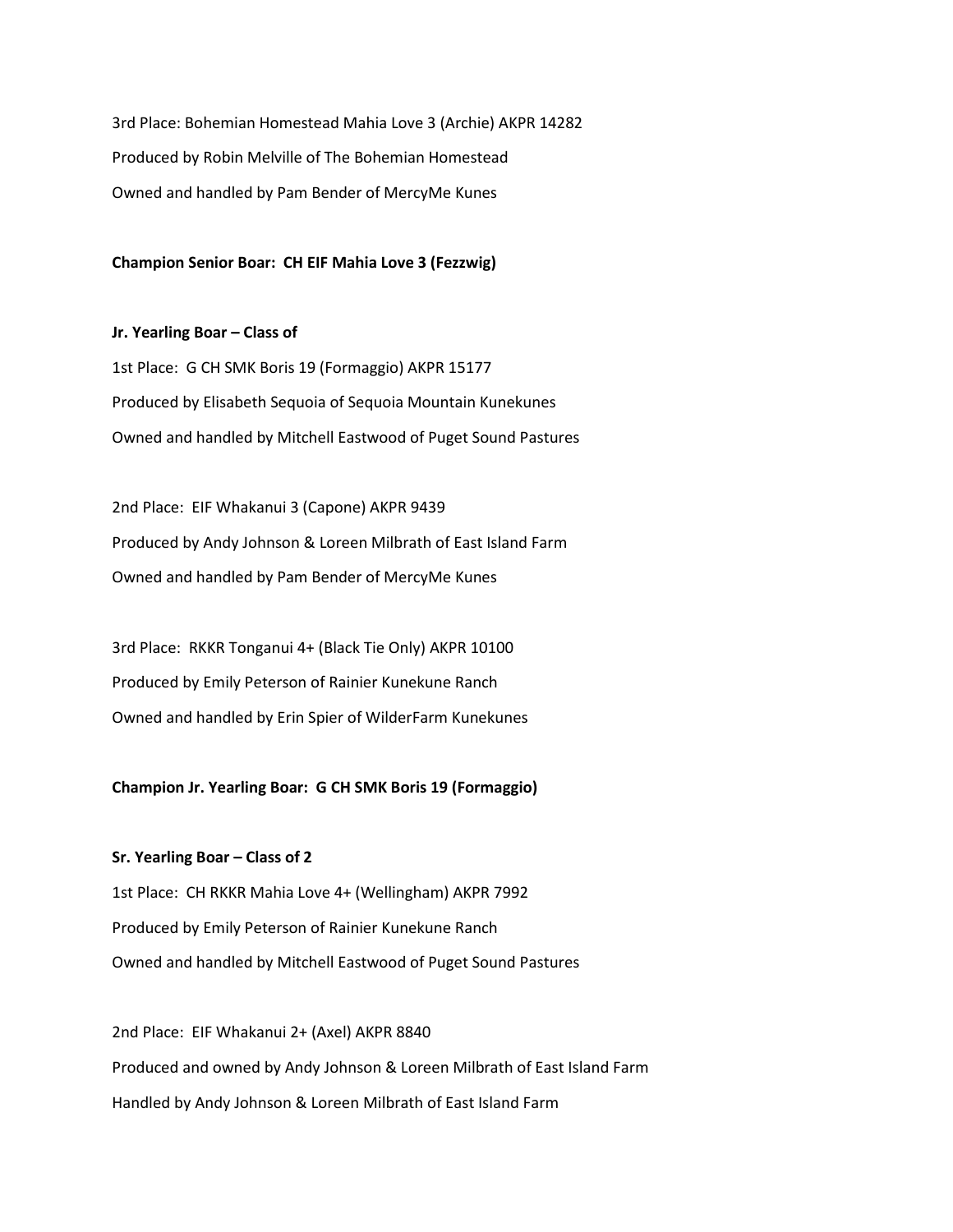#### **Champion Sr. Yearling Boar: CH RKKR Mahia Love 4+ (Wellingham)**

#### **Aged Boar – Class of 2**

1st Place: CH LDF Ru 3 (Indigo) AKPR 7025 Produced and owned by Carrie Hoofnagle of Lonedove Farm Handled by Dawn Larson of Dayhen Farm

2nd Place: EIF Ru 2+ (Mack) AKPR 6130 Produced and owned by Andy Johnson & Loreen Milbrath of East Island Farm Handled by Andy Johnson & Loreen Milbrath of East Island Farm

**Champion Aged Boar: CH LDF Ru 3 (Indigo)**

#### **RESERVE GRAND CHAMPION BOAR: Res. G CH LDF Whakanui 7 (Starbuck)**

# **GRAND CHAMPION BOAR: G CH SMK Boris 19 (Formaggio)**

**Jr. Sow – Class of** 

1st Place: S CH RKKR Aria Giana 7 (Paisley) AKPR 14809 Produced by Emily Peterson of Rainier Kunekune Ranch Owned by by Erin Spier of WilderFarm Kunekunes Handled by Joslynn Reloba of WilderFarm Kunekunes

2nd Place: CH RKKR Aria Giana 8 (Dandelion) AKPR 14812 Produced by Emily Peterson of Rainier Kunekune Ranch Owned and handled by Mitchell Eastwood of Puget Sound Pastures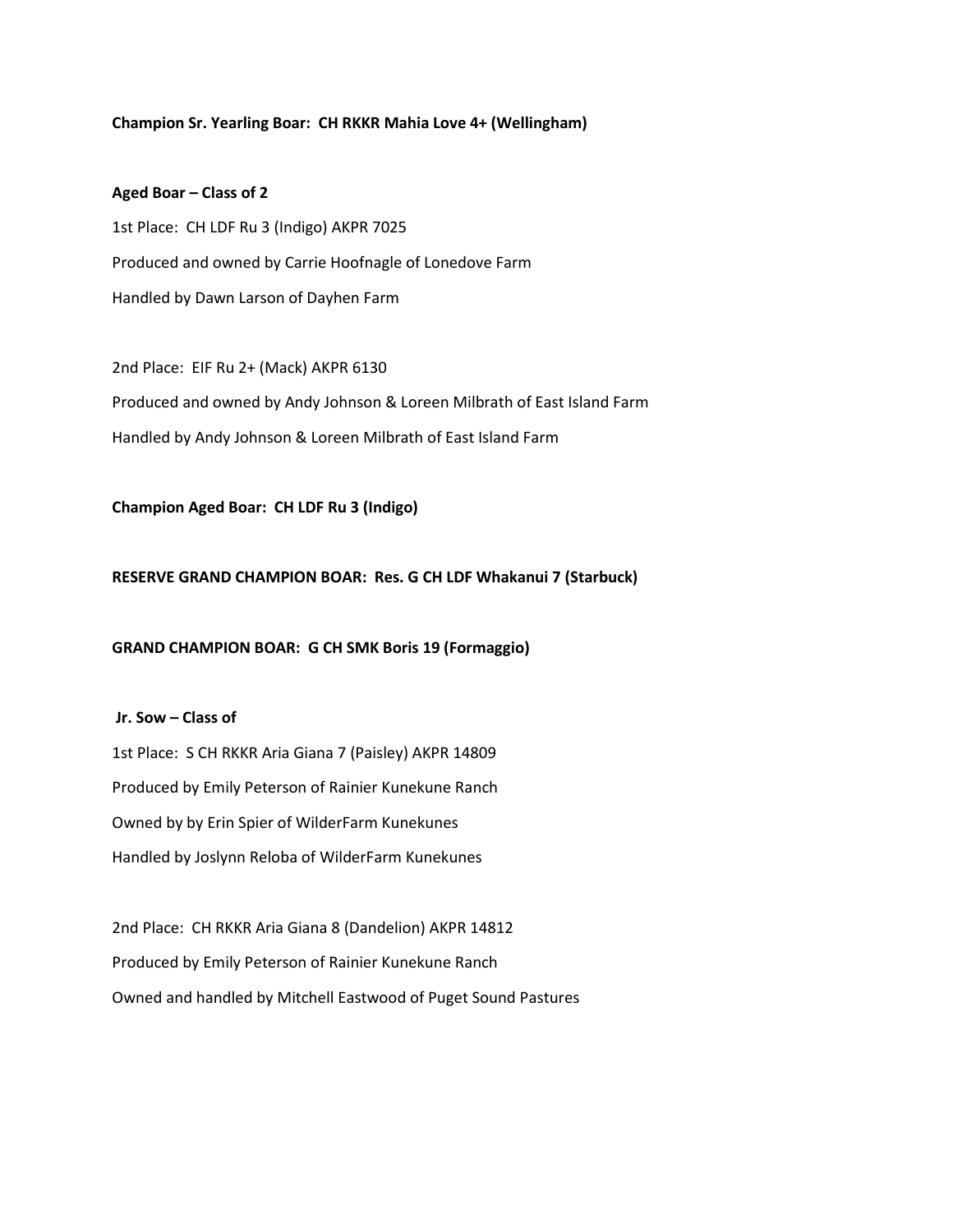3rd Place: LDF Tapeka 13 (Cappuccino) AKPR 14339

Produced and Owned by Carrie Hoofnagle of Lonedove Farm

**Champion Jr. Sow: S CH RKKR Aria Giana 7 (Paisley)**

#### **Sr. Sow – Class of**

1st Place: CH EIF Rebecca Gina 9 (Ginger Rodgers) AKPR 13767 Produced and owned by Andy Johnson & Loreen Milbrath of East Island Farm Handled by Loreen Milbrath of East Island Farm

2nd Place: FWF Momona 8 (Mary) AKPR 11871 Produced by Lulu Redder of Feral Woman Farm Owned and handled by Chris Brose of Cedar Valley Kunekunes

3rd Place: EIF Wilsons Gina 1 (Crisco) AKPR 13749 Produced and owned by Andy Johnson & Loreen Milbrath of East Island Farm Handled by Andy Johnson of East Island Farm

# **Champion Sr. Sow: CH EIF Rebecca Gina 9 (Ginger Rodgers)**

**Jr. Yearling Sow – Class of 1** 1st Place: CH LDF Tapeka 5 (B2 Music) AKPR 10191 Produced by Carrie Hoofnagle of Lonedove Farm Owned and handled by Pam Bender of MercyMe Kunes

**Champion Jr. Yearling Sow: CH LDF Tapeka 5 (B2 Music)**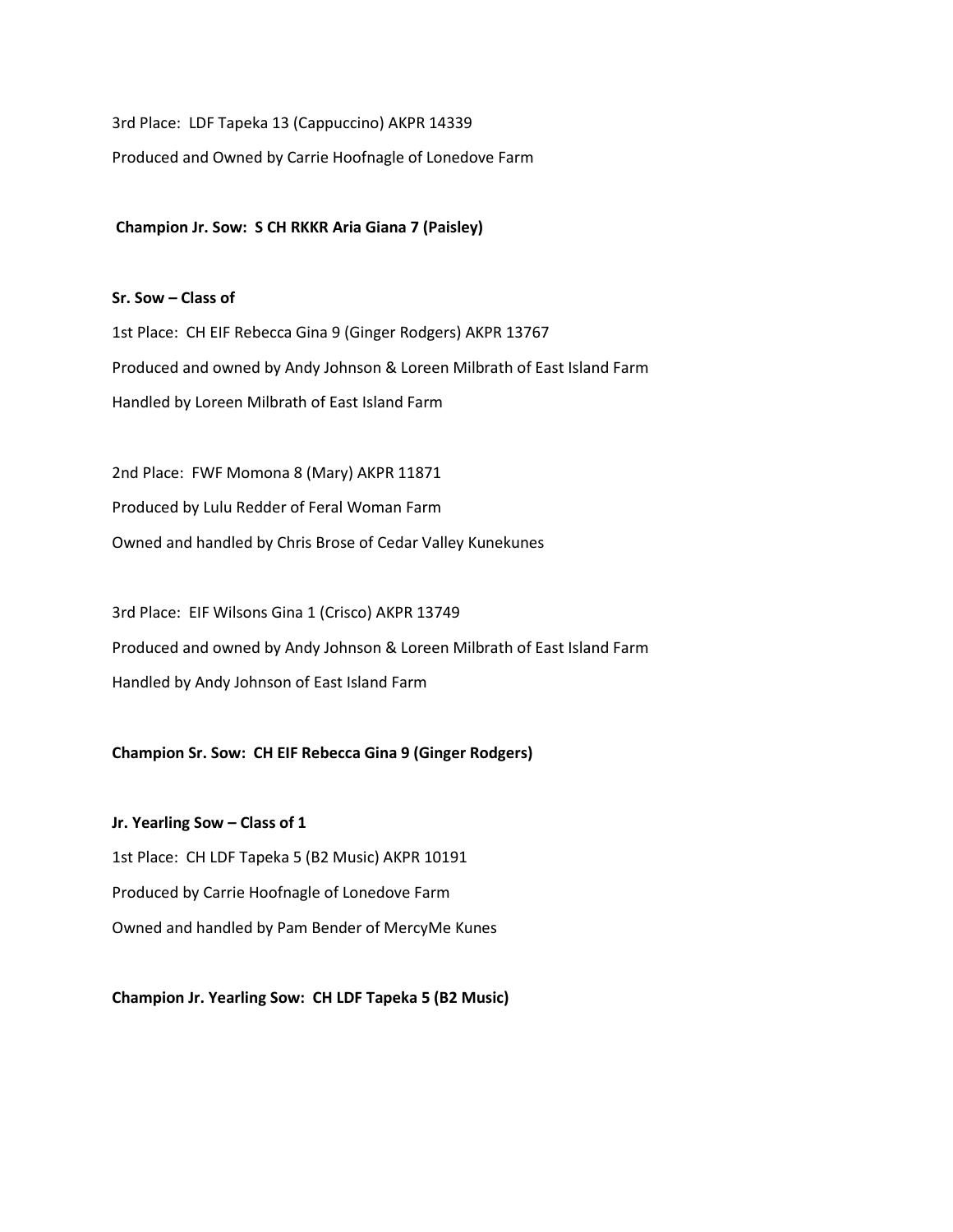#### **Sr. Yearling Sow – Class of 1**

1st Place: CH VERIFIED Jenny 54 (Valley) AKPR 9869 Produced by Laura Simmons Owned and handled by Pam Bender of MercyMe Kunes

**Champion Sr. Yearling Sow: CH VERIFIED Jenny 54 (Valley)**

# **Aged Sow – Class of 2**

1st Place: Res. G CH KKP Trish 4 (Patsy) AKPR 4181 Produced by Cyndi Berry of Kunekune Preserve Owned and handled by Chris Brose of Cedar Valley Kunekunes

2nd Place: EIF Rebecca Gina 3 (Ruby) AKPR 4723 Produced and owned by Andy Johnson & Loreen Milbrath of East Island Farm Handled by Andy Johnson of East Island Farm

**Champion Aged Sow: Res. G CH KKP Trish 4 (Patsy)**

# **RESERVE GRAND CHAMPION SOW: RES. G CH KKP Trish 4 (Patsy)**

Handled by Chris Brose of Cedar Valley Kunekunes

# **GRAND CHAMPION SOW: S CH RKKR Aria Giana 8 (Paisley)**

Handled by Joslynn Reloba of WilderFarm Kunekunes

# **ROYAL SUPREME CHAMPION: S CH RKKR Aria Giana 8 (Paisley)**

Handled by Joslynn Reloba of WilderFarm Kunekunes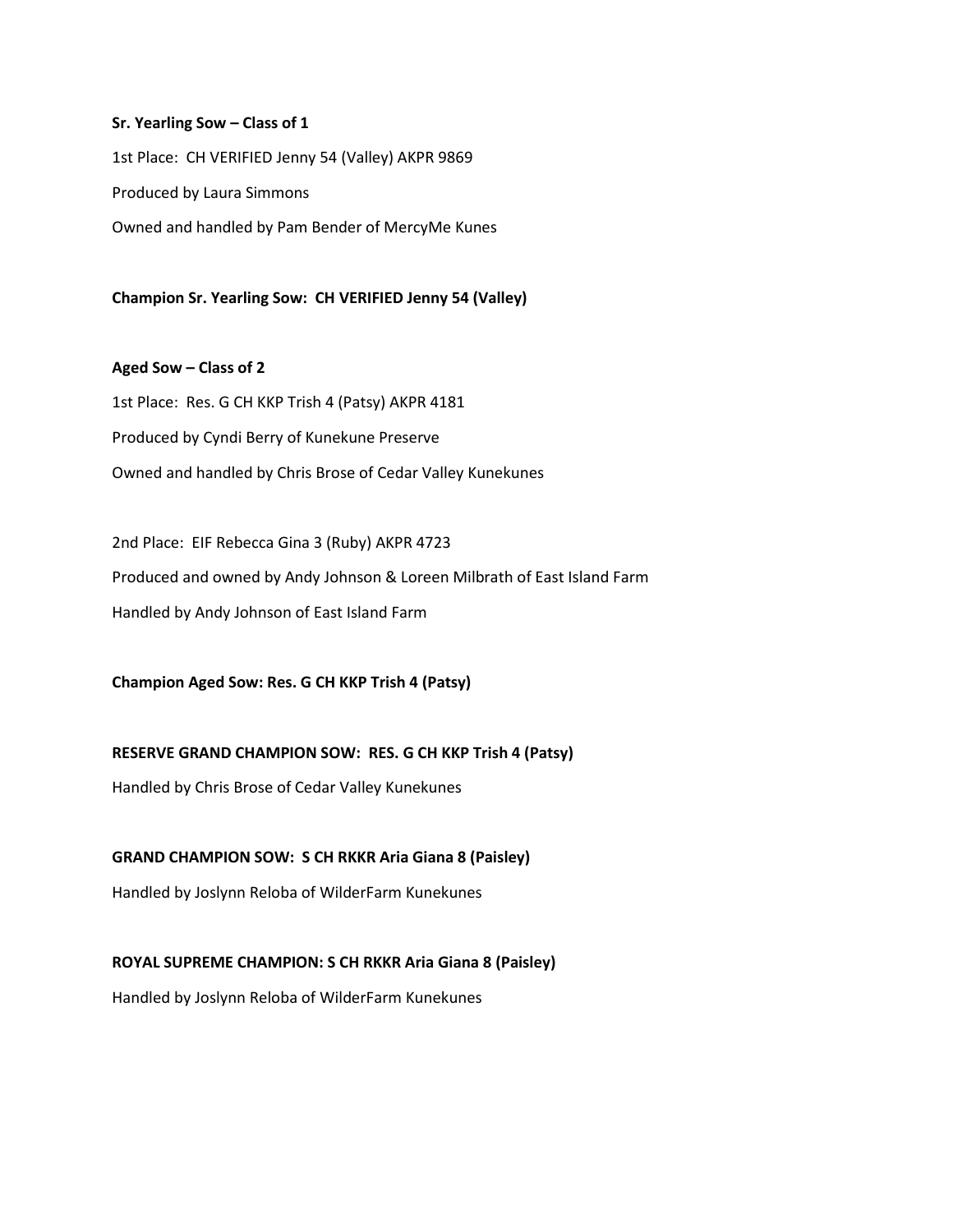# **Get of Sire**

Champion: CH LDF Ru 3 (Indigo) AKPR 7025 Produced and owned by Carrie Hoofnagle of Lonedove Farm

## **Produce of Dam**

Champion: Res. G CH KKP Trish 4 (Patsy) AKPR 4181 Produced and owned by Chris Brose of Cedar Valley Farm Handled by Chris Brose of Cedar Valley Farm

**Classic Head – Class of – Judge walked pens** Champion: CH EIF Whakanui 3 (Capone) AKPR 9439 Produced by Andy Johnson & Loreen Milbrath of East Island Farm Owned and handled by Pam Bender of MercyMe Kunes

Res. Champion: EIF Rebecca Gina 3 (Ruby) AKPR 4723 Produced and Owned by Andy Johnson & Loreen Milbrath of East Island Farm

**Youth Showmanship – Class of**

Champion: Aria Contreras of AG Pig Farm

Res. Champion: Libby Brose of Cedar Valley Farm

**Adult Showmanship – Class of**  Champion: Andy Johnson of East Island Farm

Res. Champion: Pam Bender of MercyMe Kunes